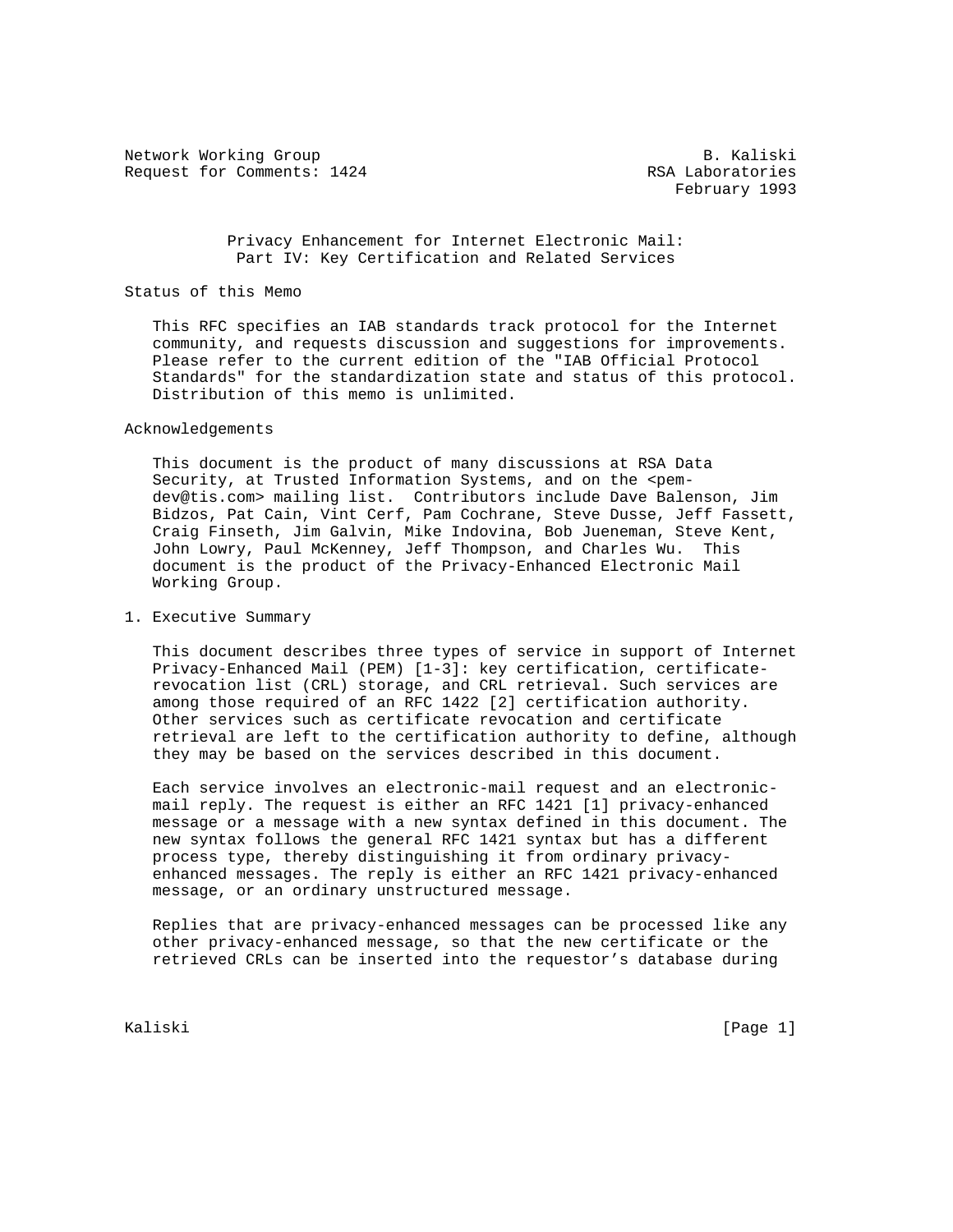normal privacy-enhanced mail processing.

 Certification authorities may also require non-electronic forms of request and may return non-electronic replies. It is expected that descriptions of such forms, which are outside the scope of this document, will be available through a certification authority's "information" service.

2. Overview of Services

This section describes the three services in general terms.

 The electronic-mail address to which requests are sent is left to the certification authority to specify. It is expected that certification authorities will advertise their addresses as part of an "information" service. Replies are sent to the address in the "Reply-To:" field of the request, and if that field is omitted, to the address in the "From:" field.

2.1 Key Certification

 The key-certification service signs a certificate containing a specified subject name and public key. The service takes a certification request (see Section 3.1), signs a certificate constructed from the request, and returns a certification reply (see Section 3.2) containing the new certificate.

 The certification request specifies the requestor's subject name and public key in the form of a self-signed certificate. The certification request contains two signatures, both computed with the requestor's private key:

- 1. The signature on the self-signed certificate, having the cryptographic purpose of preventing a requestor from requesting a certificate with another party's public key. (See Section 4.)
- 2. A signature on some encapsulated text, having the practical purpose of allowing the certification authority to construct an ordinary RFC 1421 privacy-enhanced message as a reply, with user-friendly encapsulated text. (RFC 1421 does not provide for messages with certificates but no encapsulated text; and the self signed certificate is not "user friendly" text.) The text should be something innocuous like "Hello world!"

 A requestor would typically send a certification request after generating a public-key/private-key pair, but may also do so after a

Kaliski [Page 2]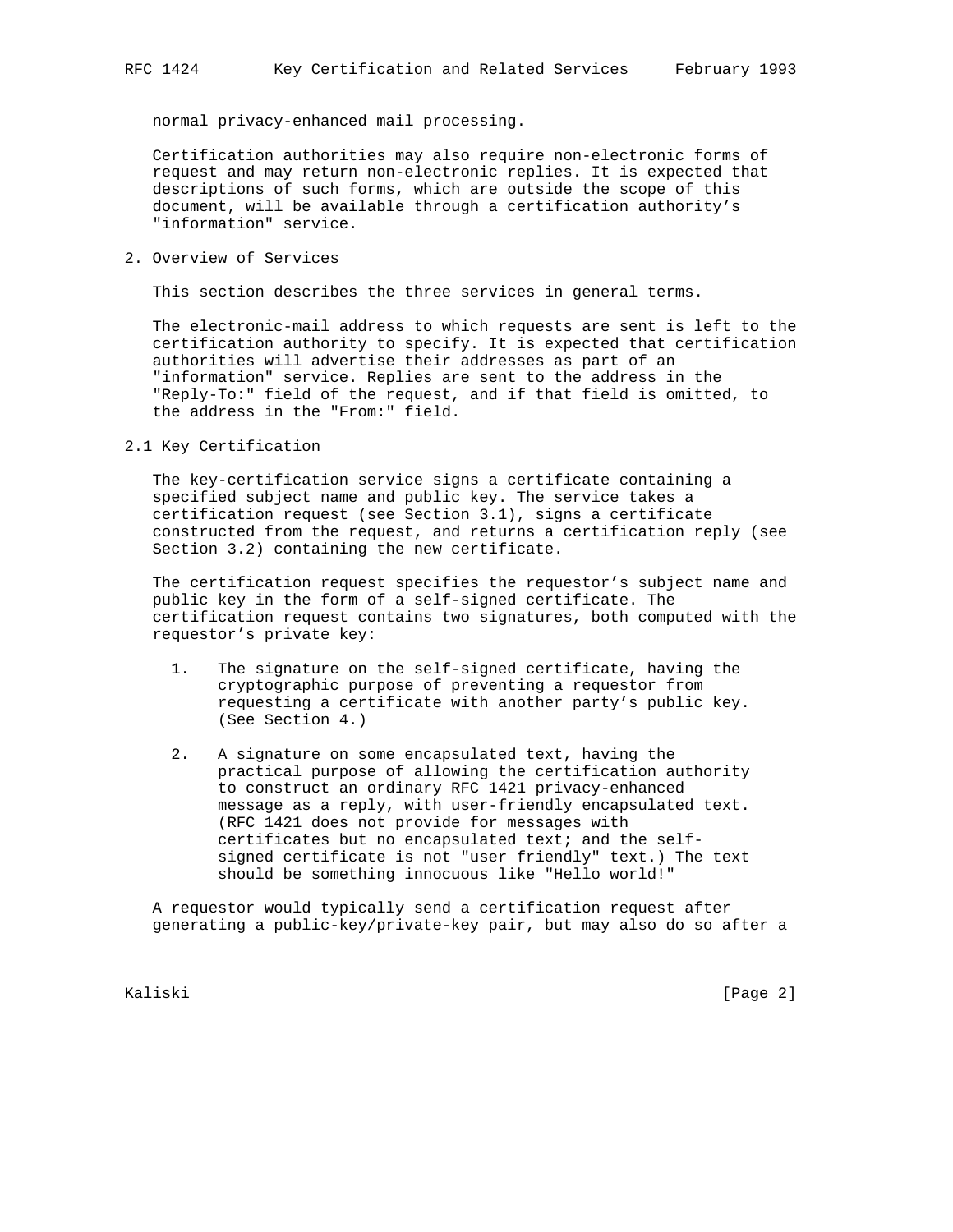change in the requestor's distinguished name.

 A certification authority signs a certificate only if both signatures in the certification request are valid.

 The new certificate contains the subject name and public key from the self-signed certificate, and an issuer name, serial number, validity period, and signature algorithm of the certification authority's choice. (The validity period may be derived from the self-signed certificate.) Following RFC 1422, the issuer may be any whose distinguished name is superior to the subject's distinguished name, typically the one closest to the subject. The certification authority signs the certificate with the issuer's private key, then transforms the request into a reply containing the new certificate (see Section 3.2 for details).

 The certification reply includes a certification path from the new certificate to the RFC 1422 Internet certification authority. It may also include other certificates such as cross-certificates that the certification authority considers helpful to the requestor.

# 2.2 CRL Storage

 The CRL storage service stores CRLs. The service takes a CRL-storage request (see Section 3.3) specifying the CRLs to be stored, stores the CRLs, and returns a CRL-storage reply (see Section 3.4) acknowledging the request.

 The certification authority stores a CRL only if its signature and certification path are valid, following concepts in RFC 1422 (Although a certification path is not required in a CRL-storage request, it may help the certification authority validate the CRL.)

### 2.3 CRL Retrieval

 The CRL retrieval service retrieves the latest CRLs of specified certificate issuers. The service takes a CRL-retrieval request (see Section 3.5), retrieves the latest CRLs the request specifies, and returns a CRL-retrieval reply (see Section 3.6) containing the CRLs.

 There may be more than one "latest" CRL for a given issuer, if that issuer has more than one public key (see RFC 1422 for details).

 The CRL-retrieval reply includes a certification path from each retrieved CRL to the RFC 1422 Internet certification authority. It may also include other certificates such as cross-certificates that the certification authority considers helpful to the requestor.

Kaliski [Page 3]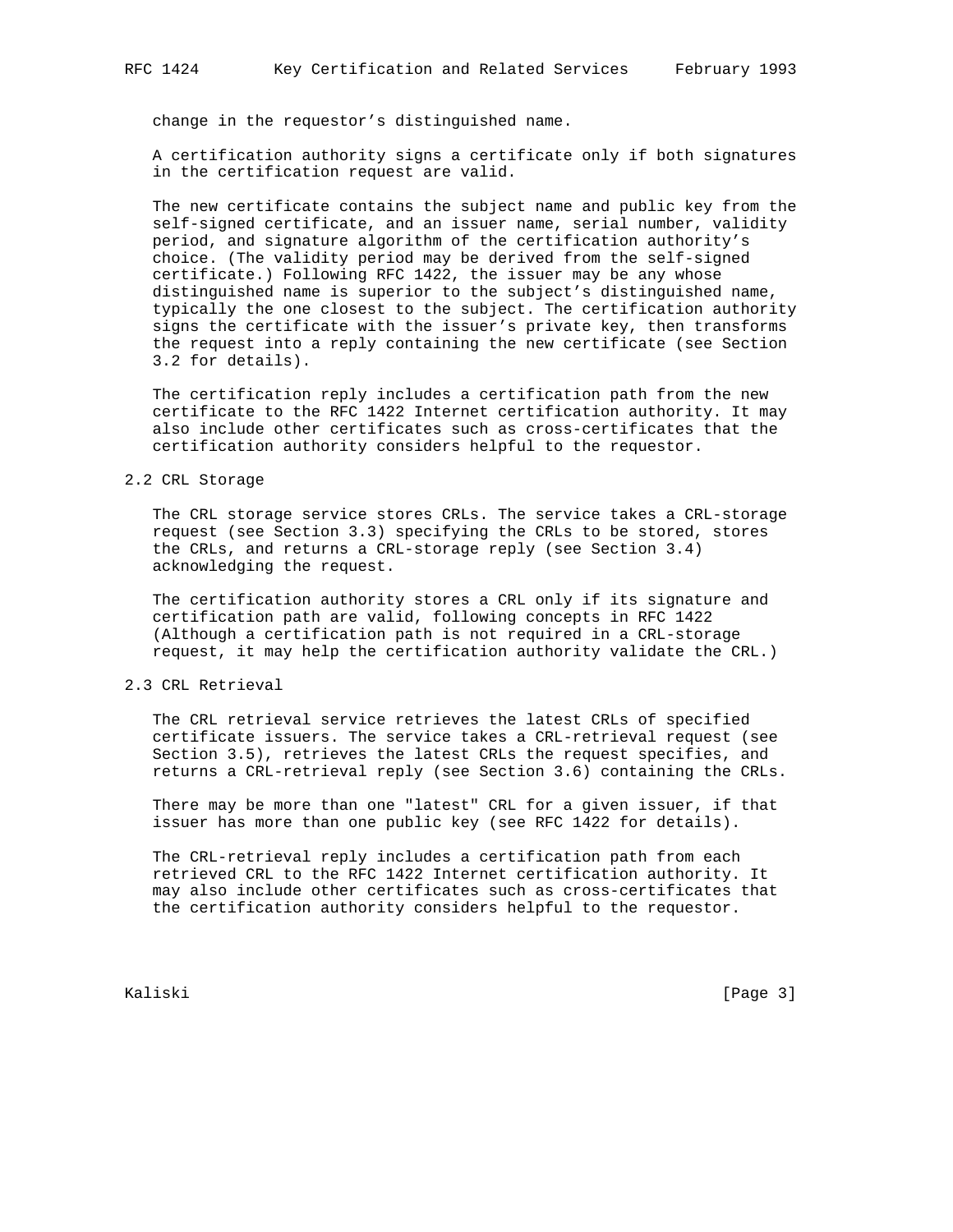#### 3. Syntax

 This section describes the syntax of requests and replies for the three services, giving simple examples.

3.1 Certification request

 A certification request is an RFC 1421 MIC-ONLY or MIC-CLEAR privacy-enhanced message containing a self-signed certificate. There is only one signer.

 The fields of the self-signed certificate (which has type Certificate, as in RFC 1422) are as follows:

- version is 0
- serialNumber is arbitrary; the value 0 is suggested unless the certification authority specifies otherwise

 signature is the algorithm by which the self-signed certificate is signed; it need not be the same as the algorithm by which the requested certificate is to be signed

- issuer is the requestor's distinguished name
- validity is arbitrary; the value with start and end both at 12:00am GMT, January 1, 1970, is suggested unless the certification authority specifies otherwise

subject is the requestor's distinguished name

subjectPublicKeyInfo is the requestor's public key

 The requestor's MIC encryption algorithm must be asymmetric (e.g., RSA) and the MIC algorithm must be keyless (e.g., RSA-MD2, not MAC), so that anyone can verify the signature.

Kaliski [Page 4]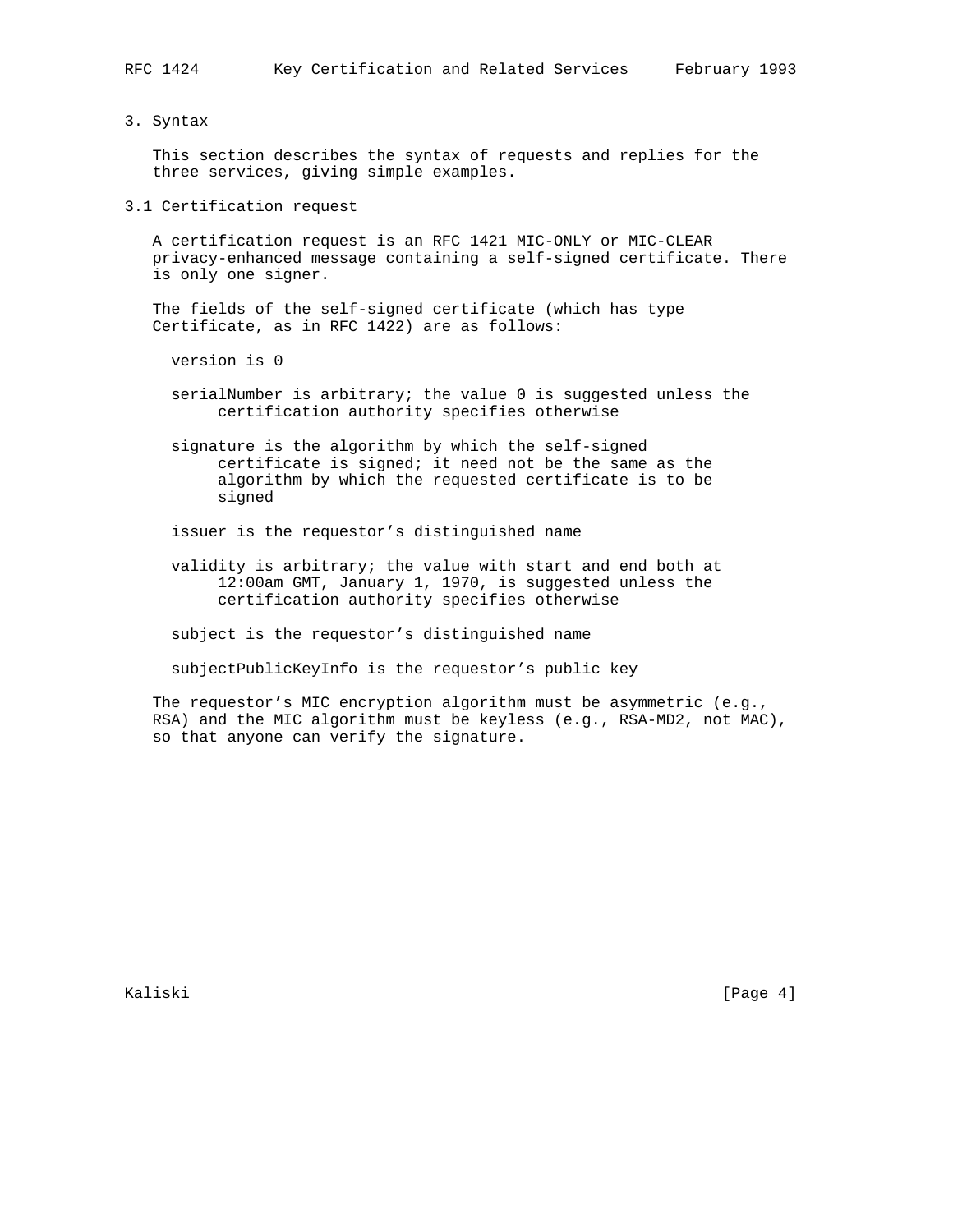Example:

 To: cert-service@ca.domain From: requestor@host.domain

 -----BEGIN PRIVACY-ENHANCED MESSAGE----- Proc-Type: 4,MIC-ONLY Content-Domain: RFC822 Originator-Certificate: <requestor's self-signed certificate> MIC-Info: RSA, RSA-MD2, <requestor's signature on text>

 <text> -----END PRIVACY-ENHANCED MESSAGE-----

3.2 Certification reply

 A certification reply is an RFC 1421 MIC-ONLY or MIC-CLEAR privacy enhanced message containing a new certificate, its certification path to the RFC 1422 Internet certification authority, and possibly other certificates. There is only one signer. The "MIC-Info:" field and encapsulated text are taken directly from the certification request. The reply has the same process type (MIC-ONLY or MIC-CLEAR) as the request.

 Since the reply is an ordinary privacy-enhanced message, the new certificate can be inserted into the requestor's database during normal privacy-enhanced mail processing. The requestor can forward the reply to other requestors to disseminate the certificate.

Example:

 To: requestor@host.domain From: cert-service@ca.domain

 -----BEGIN PRIVACY-ENHANCED MESSAGE----- Proc-Type: 4,MIC-ONLY Content-Domain: RFC822 Originator-Certificate: <requestor's new certificate> Issuer-Certificate: <issuer's certificate> MIC-Info: RSA, RSA-MD2, <requestor's signature on text>

 $<sub>tx</sub>$ </sub> -----END PRIVACY-ENHANCED MESSAGE-----

Kaliski [Page 5]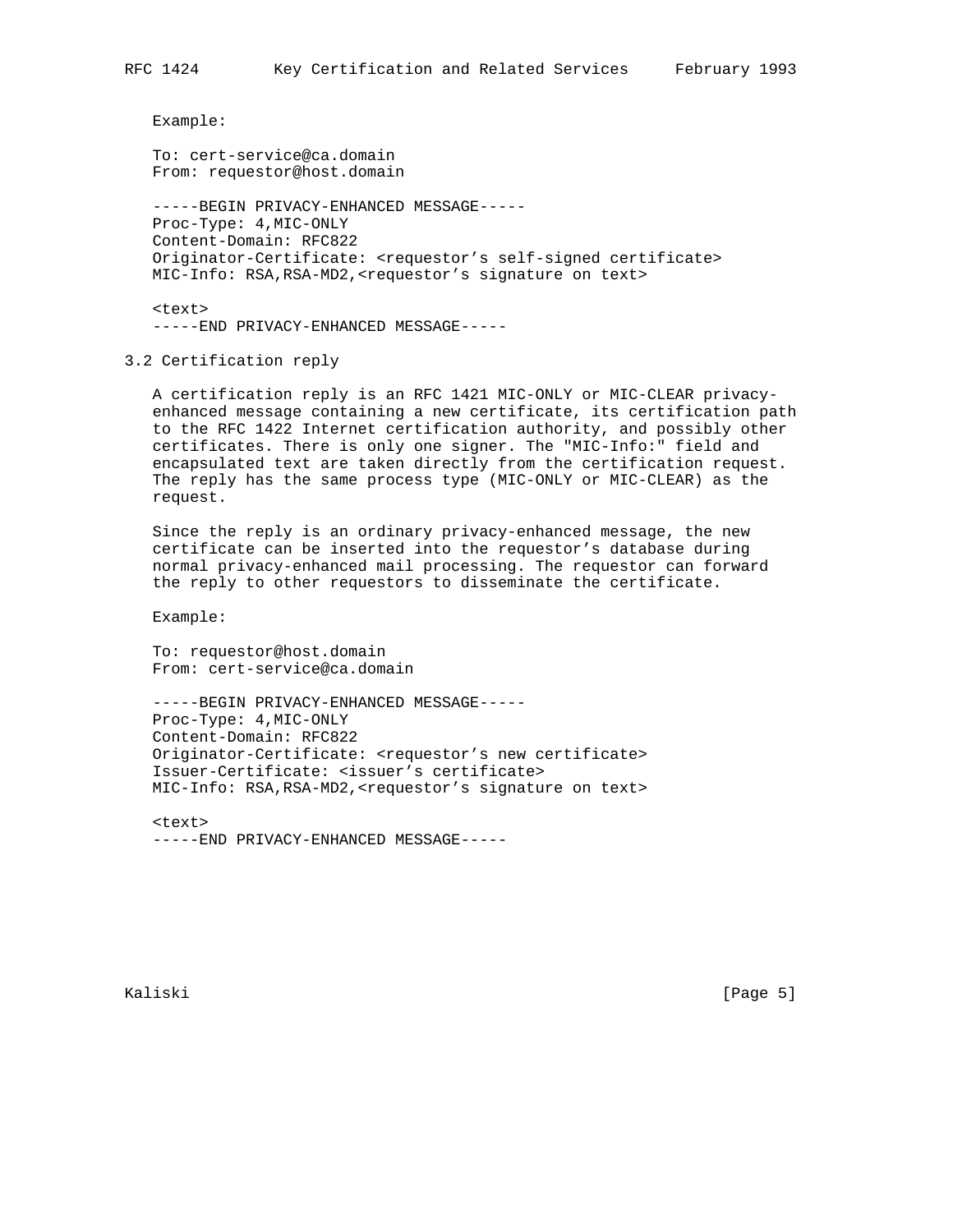3.3 CRL-storage request

 A CRL-storage request is an RFC 1421 CRL-type privacy-enhanced message containing the CRLs to be stored and optionally their certification paths to the RFC 1422 Internet certification authority.

Example:

 To: cert-service@ca.domain From: requestor@host.domain

 -----BEGIN PRIVACY-ENHANCED MESSAGE----- Proc-Type: 4,CRL CRL: <CRL to be stored> Originator-Certificate: <CRL issuer's certificate> CRL: <another CRL to be stored> Originator-Certificate: < other CRL issuer's certificate> -----END PRIVACY-ENHANCED MESSAGE-----

#### 3.4 CRL-storage reply

 A CRL-storage reply is an ordinary message acknowledging the storage of CRLs. No particular syntax is specified.

3.5 CRL-retrieval request

 A CRL-retrieval request is a new type of privacy-enhanced message, distinguished from RFC 1421 privacy-enhanced messages by the process type CRL-RETRIEVAL-REQUEST.

 The request has two or more encapsulated header fields: the required "Proc-Type:" field and one or more "Issuer:" fields. The fields must appear in the order just described. There is no encapsulated text, so there is no blank line separating the fields from encapsulated text.

 Each "Issuer:" field specifies an issuer whose latest CRL is to be retrieved. The field contains a value of type Name specifying the issuer's distinguished name. The value is encoded as in an RFC 1421 "Originator-ID-Asymmetric:" field (i.e., according to the Basic Encoding Rules, then in ASCII).

Kaliski [Page 6]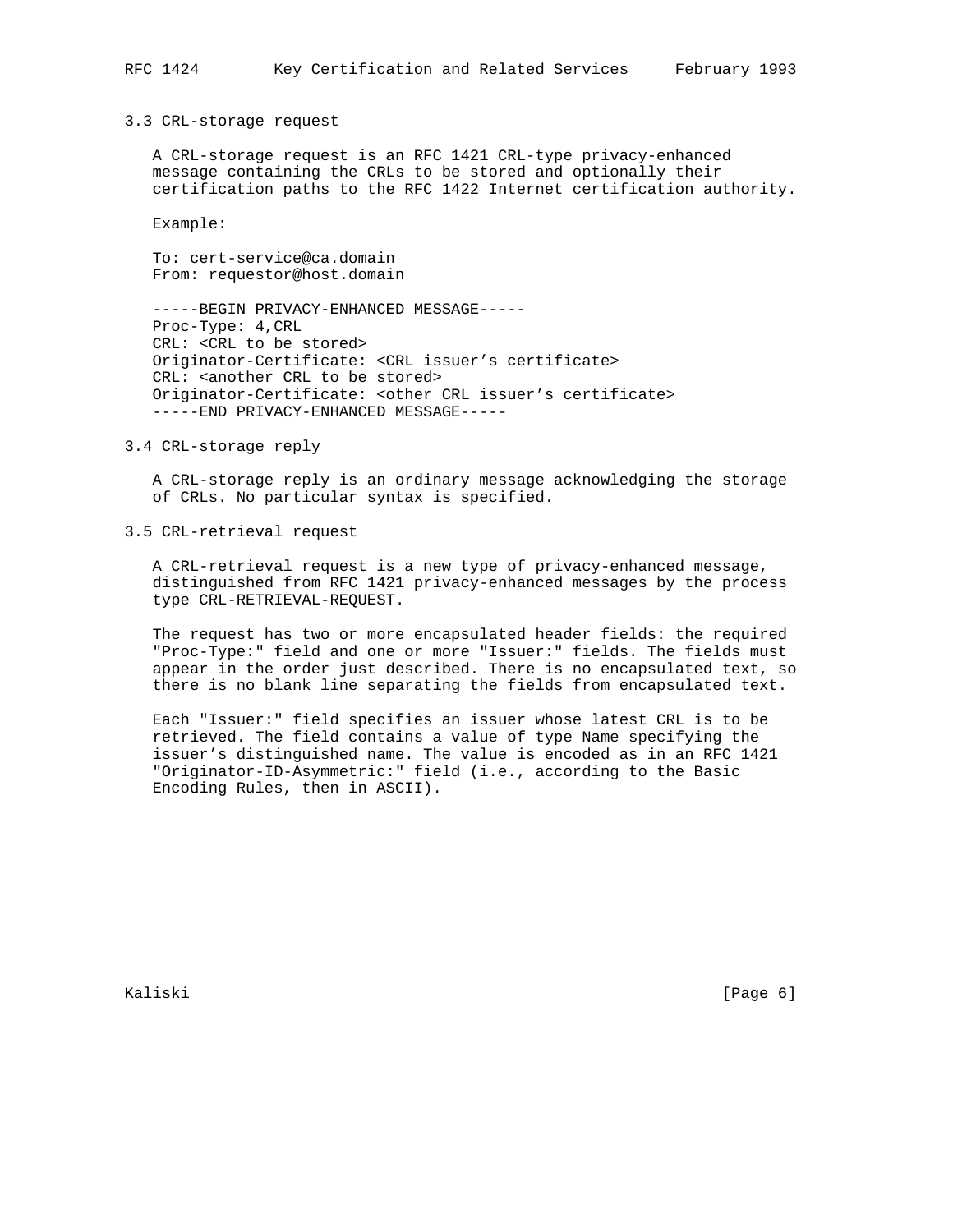Example:

 To: cert-service@ca.domain From: requestor@host.domain

 -----BEGIN PRIVACY-ENHANCED MESSAGE----- Proc-Type: 4,CRL-RETRIEVAL-REQUEST Issuer: <issuer whose latest CRL is to be retrieved> Issuer: <another issuer whose latest CRL is to be retrieved> -----END PRIVACY-ENHANCED MESSAGE-----

3.6 CRL-retrieval reply

 A CRL-retrieval reply is an RFC 1421 CRL-type privacy-enhanced message containing retrieved CRLs, their certification paths to the RFC 1422 Internet certification authority, and possibly other certificates.

 Since the reply is an ordinary privacy-enhanced message, the retrieved CRLs can be inserted into the requestor's database during normal privacy-enhanced mail processing. The requestor can forward the reply to other requestors to disseminate the CRLs.

Example:

 To: requestor@host.domain From: cert-service@ca.domain

 -----BEGIN PRIVACY-ENHANCED MESSAGE----- Proc-Type: 4,CRL CRL: <issuer's latest CRL> Originator-Certificate: <issuer's certificate> CRL: <other issuer's latest CRL> Originator-Certificate: <other issuer's certificate> -----END PRIVACY-ENHANCED MESSAGE-----

Patent Statement

 This version of Privacy Enhanced Mail (PEM) relies on the use of patented public key encryption technology for authentication and encryption. The Internet Standards Process as defined in RFC 1310 requires a written statement from the Patent holder that a license will be made available to applicants under reasonable terms and conditions prior to approving a specification as a Proposed, Draft or Internet Standard.

Kaliski [Page 7]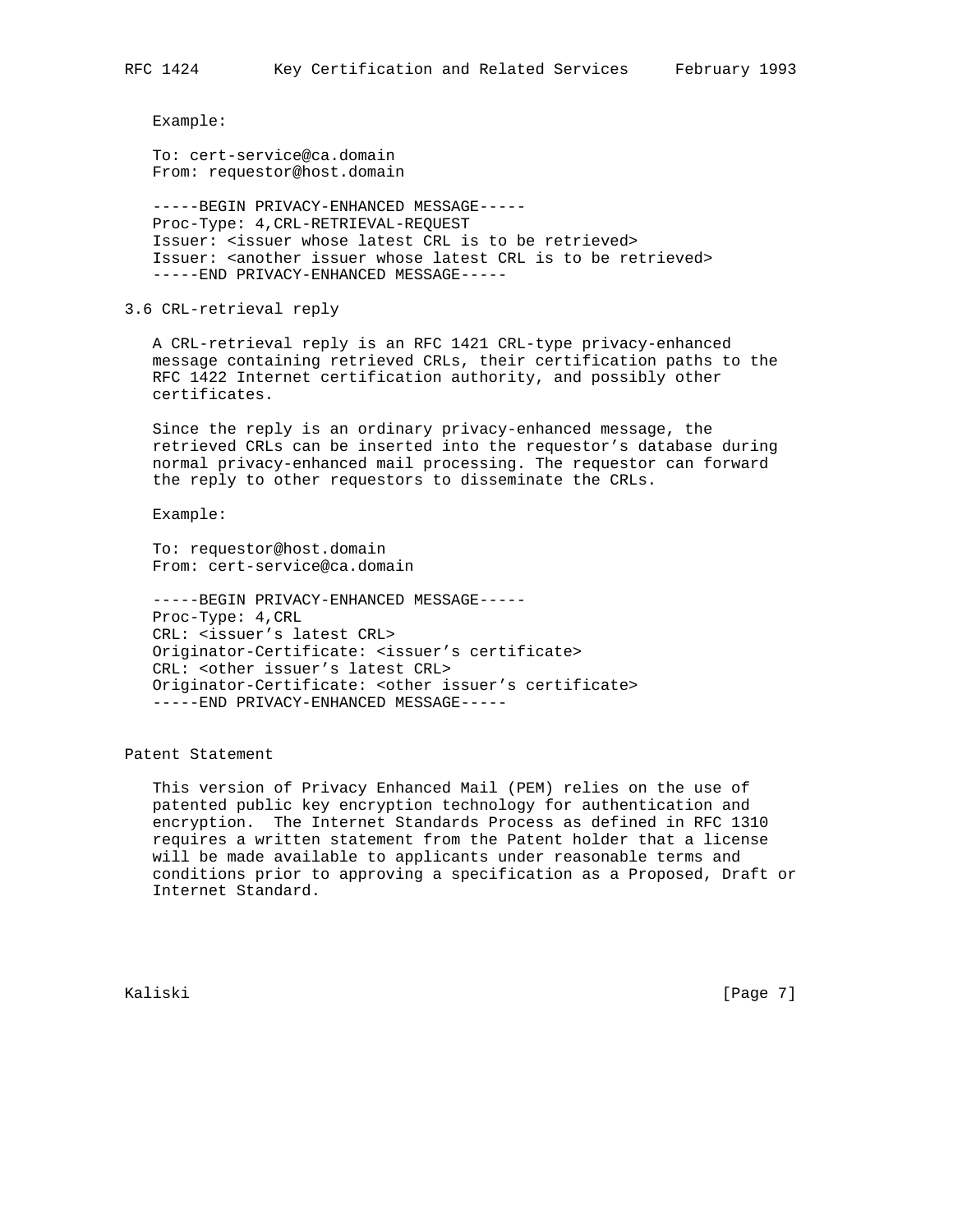The Massachusetts Institute of Technology and the Board of Trustees of the Leland Stanford Junior University have granted Public Key Partners (PKP) exclusive sub-licensing rights to the following patents issued in the United States, and all of their corresponding foreign patents:

| Cryptographic Apparatus and Method<br>("Diffie-Hellman") No. 4,200,770               |  |
|--------------------------------------------------------------------------------------|--|
| Public Key Cryptographic Apparatus<br>and Method ("Hellman-Merkle") No. $4,218,582$  |  |
| Cryptographic Communications System and                                              |  |
| Exponential Cryptographic Apparatus<br>and Method ("Hellman-Pohlig") No. $4,424,414$ |  |

 These patents are stated by PKP to cover all known methods of practicing the art of Public Key encryption, including the variations collectively known as El Gamal.

 Public Key Partners has provided written assurance to the Internet Society that parties will be able to obtain, under reasonable, nondiscriminatory terms, the right to use the technology covered by these patents. This assurance is documented in RFC 1170 titled "Public Key Standards and Licenses". A copy of the written assurance dated April 20, 1990, may be obtained from the Internet Assigned Number Authority (IANA).

 The Internet Society, Internet Architecture Board, Internet Engineering Steering Group and the Corporation for National Research Initiatives take no position on the validity or scope of the patents and patent applications, nor on the appropriateness of the terms of the assurance. The Internet Society and other groups mentioned above have not made any determination as to any other intellectual property rights which may apply to the practice of this standard. Any further consideration of these matters is the user's own responsibility.

# Security Considerations

 The self-signed certificate (Section 3.1) prevents a requestor from requesting a certificate with another party's public key. Such an attack would give the requestor the minor ability to pretend to be the originator of any message signed by the other party. This attack is significant only if the requestor does not know the message being signed, and the signed part of the message does not identify the signer. The requestor would still not be able to decrypt messages

Kaliski [Page 8]